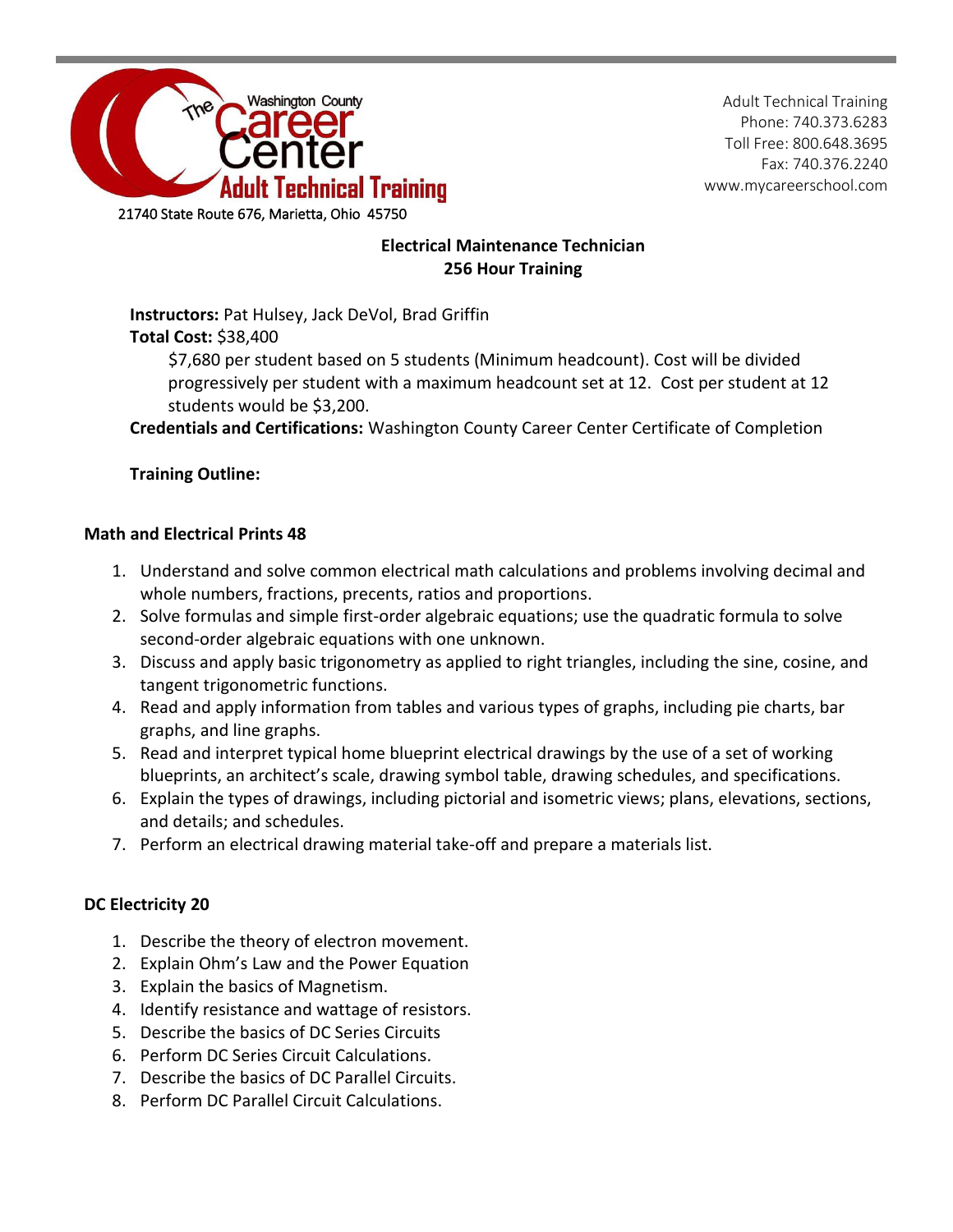

Adult Technical Training Phone: 740.373.6283 Toll Free: 800.648.3695 Fax: 740.376.2240 www.mycareerschool.com

### **AC Electricity 20**

- 1. Explain the property of Inductance.
- 2. Discuss RL Series Circuits.
- 3. Discuss RL Parallel Circuits.
- 4. Explain the property of Capacitance.
- 5. Discuss RC Series Circuits.
- 6. Discuss RC Parallel Circuits.
- 7. Discuss AC RLC Circuits.

#### **Commercial Wiring and Prints 40**

- 1. Perform commercial electrical load calculations per the National Electric Code (NEC).
- 2. Perform branch-circuit overcurrent protection device and conductor size calculations per the NEC, including derating the ampacity for the actual installation conditions and details.
- 3. Properly size electrical feeder circuits, including ampacity derating, sizing the neutral conductor for unbalanced and non-linear loads.
- 4. Explain the markings for insulation type and voltage rating on conductors and be able to look up in the NEC the various insulation codes and the uses where they are appropriate.
- 5. Perform basic conduit bending types: stub-up, offset and saddle bends to a high degree of accuracy and in compliance with NEC requirements.
- 6. Explain the various types of conduit types and be able to look up in the NEC the uses where each type is appropriate.
- 7. Properly install home wiring electrical circuits to NEC standards; test and troubleshoot these circuits. Explain safety precautions for this work.
- 8. Properly install commercial electrical wiring circuits in conduit; test and troubleshoot these circuits. Explain safety precautions for this work.
- 9. Read and interpret commercial electrical blueprints.

#### **Transformers and DC Machines 40**

- 1. Perform three-phase Wye and Delta transformer calculations
- 2. Describe the operation of single-phase transformers
- 3. Describe the operating principles of a DC generator
- 4. Identify DC generator windings
- 5. Calculate the resistance of a DC machine
- 6. Graph the saturation curve of a DC generator
- 7. Describe the speed effect of a shunt generator
- 8. Describe the load characteristics of separately and self-excited shunt generators